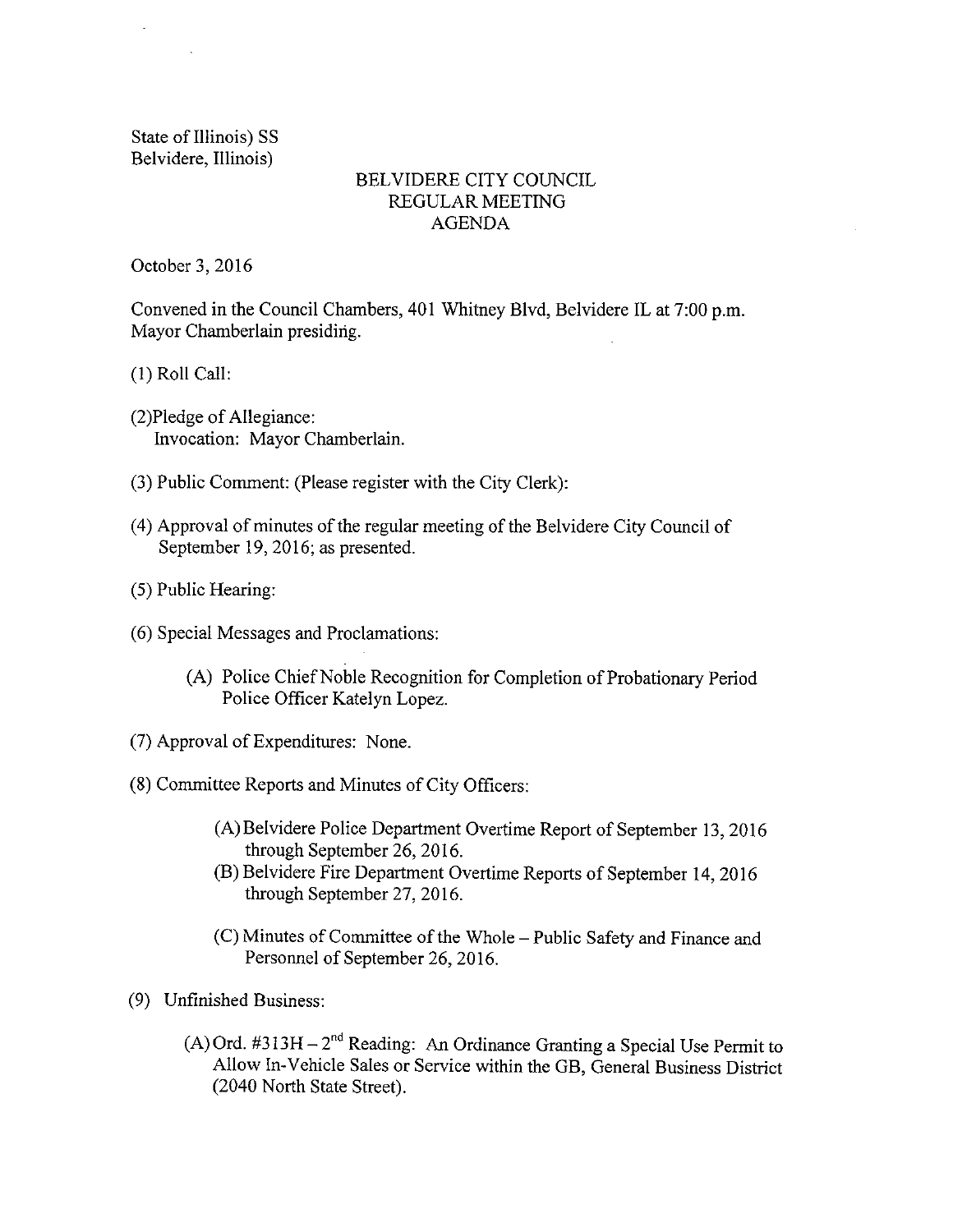## 10) New Business:

Motions forwarded from Public Safety and Finance and Personnel of September 26, 2016 Chairman Ratcliffe:

- A) Motion to approve Liberty National Life Insurance Company as a payroll deduction for interested city employees.
- (B) Motion to approve the low bid from Hudson Boiler  $&$  Tank Company in the amount of  $\frac{88,433}{ }$  for the replacement of the sludge tubes in the east primary boiler at the WWTP. This work will be paid for from line item 61-5-820-6010.
- I1) Adjournment:

 $\alpha$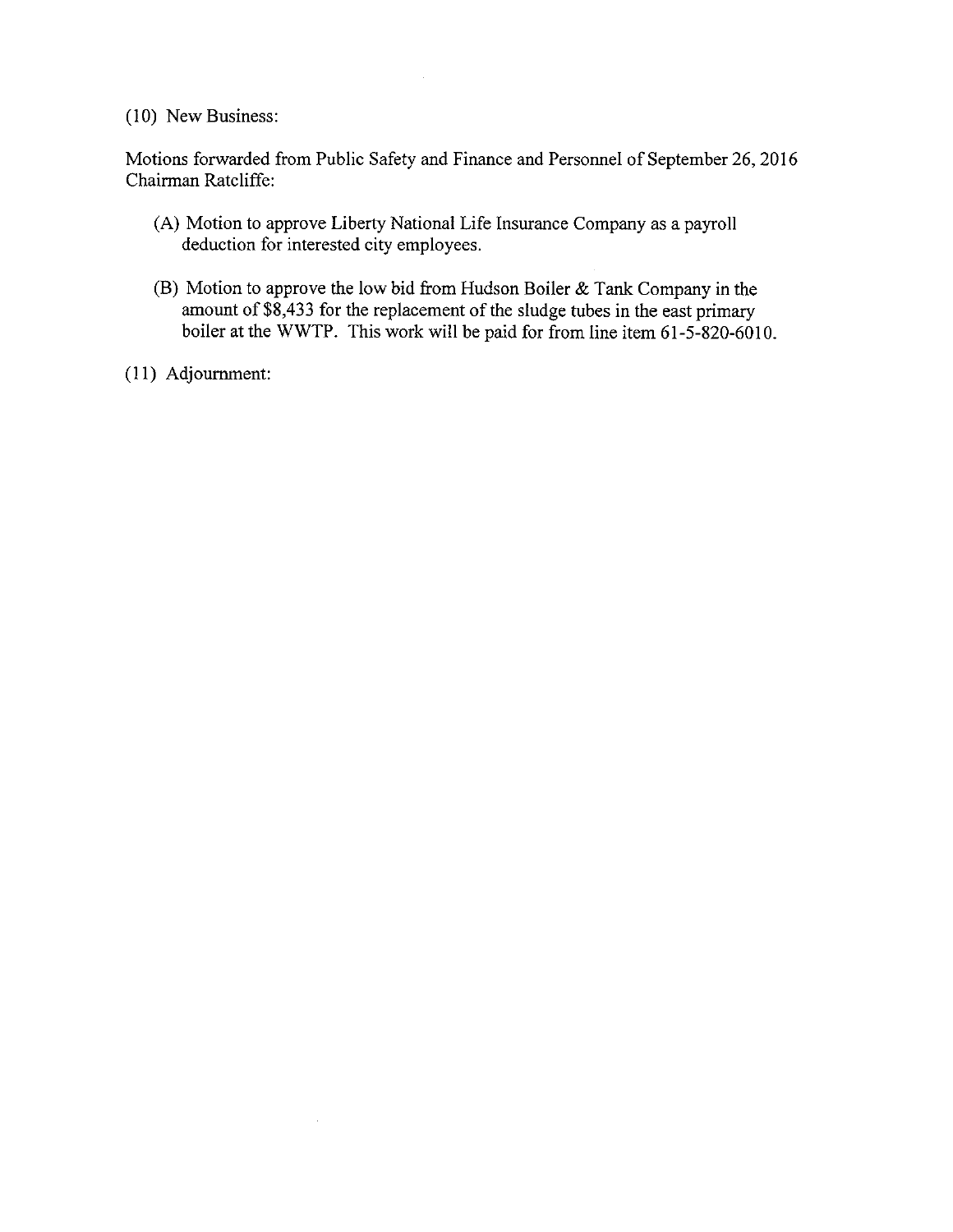State of Illinois SS Belvidere, Illinois

## Belvidere City Council Regular Session Minutes

Date: September 19, 2016

Convened in the Belvidere City Council Chambers, 401 Whitney Blvd, Belvidere Illinois at <sup>7</sup> p.m.

Mayor Chamberlain presiding:

1) Roll Call: Present: D. Arevalo, R. Brooks, J. Sanders, G. Crawford, W. Frank, C. Morris, T. Ratcliffe, D. Snow and C. Stevens. Absent: M. Sanderson.

Other staff members in attendance:

Budget and Finance Director Becky Tobin, Building Director Lesa Morelock, Public Works Director Brent Anderson, Treasurer Ric Brereton, Community Development Planner Gina DelRose, Fire Chief Hyser, Police Chief Noble, City Attorney Drella and City Clerk Arco.

- (2) Pledge of Allegiance: Invocation: Mayor Chamberlain:
- 3) Public Comment:

A) Cory Lind of 915 Van Buren Street spoke regarding a property maintenance issue at 922 Van Buren Street.  $(B)$  Andy Racz of 1716  $8<sup>th</sup>$  Avenue spoke regarding the need for a neighborhood park at Christi Lane and Highline Drive.

4) Approval of Minutes:

A) Approval of minutes of the regular meeting of the Belvidere City Council of September 6, 2016; as presented.

Motion by Ald. Arevalo,  $2^{nd}$  by Ald. Snow to approve the minutes of the regular meeting of the Belvidere City Council of September 6, 2016. Roll Call Vote: 9/0 in favor. Ayes: Arevalo, Brooks, Sanders, Crawford, Frank, Morris, Ratcliffe, Snow and Stevens. Nays: None. Motion carried.

5) Public Hearing: None.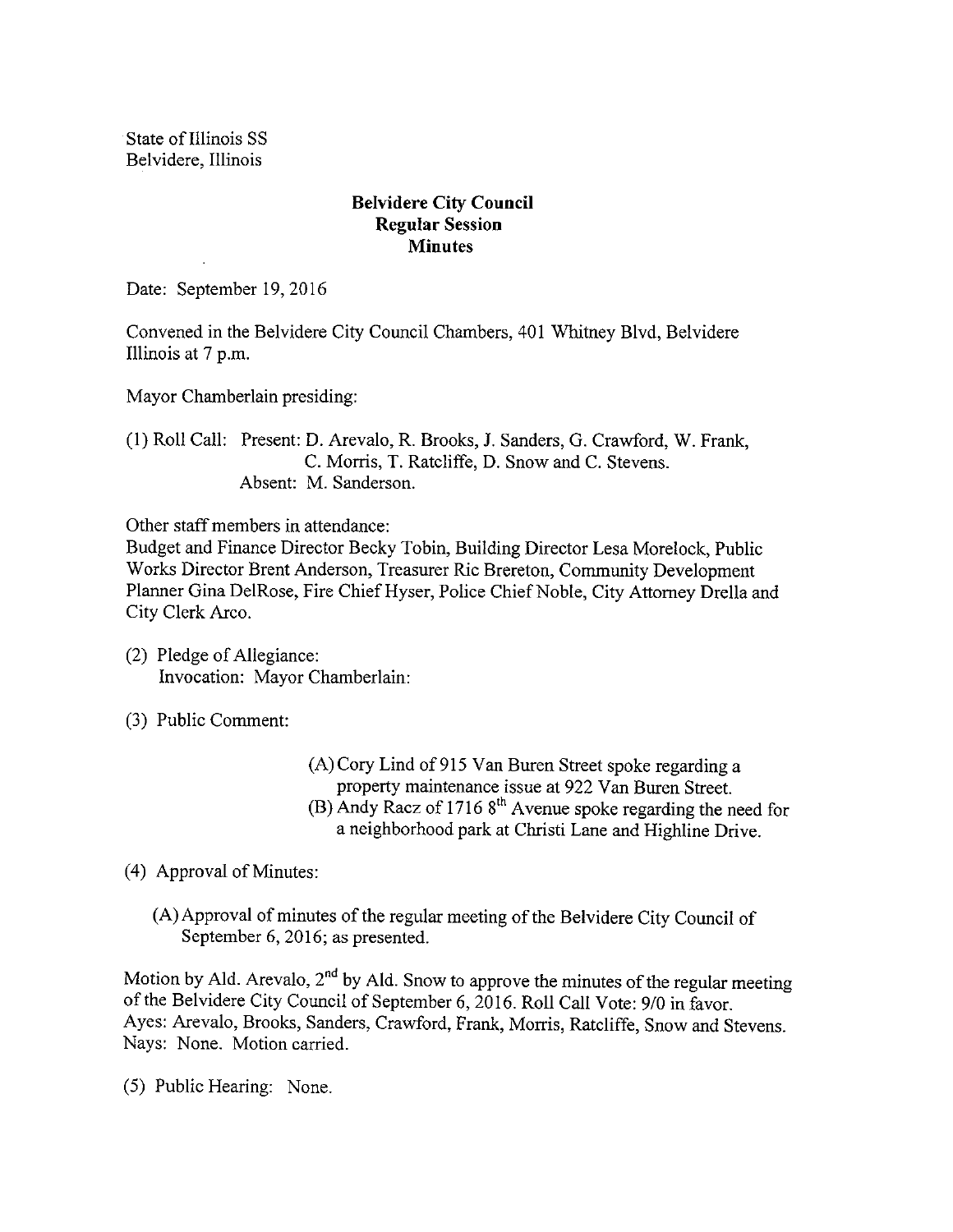#### 6) Special Messages and Proclamations:

- (A) Mayor Chamberlain reported visitors from Falköping and Lidköping Sweden will be attending the Committee of the Whole Meeting on October 10, 2016.
- (7) Approval of Expenditures: General & Special Fund Expenditures: \$2,931,048.84. Water & Sewer Fund Expenditures: \$ 384,544.84.

Motion by Ald. Brooks,  $2^{nd}$  by Ald. Snow to approve the General  $\&$  Special Fund Expenditures in the amount of \$2,931,048.84. Roll Call Vote: 9/0 in favor. Ayes: Brooks, Sanders, Crawford, Frank, Morris, Ratcliffe, Snow, Stevens and Arevalo. Nays: None. Motion carried.

Motion by Ald. Snow,  $2^{nd}$  by Ald. Frank to approve the Water  $\&$  Sewer Fund Expenditures in the amount of \$384,544.84. Roll Call Vote: 9/0 in favor. Ayes: Sanders, Crawford, Frank, Morris, Ratcliffe, Snow, Stevens, Arevalo and Brooks. Nays: None. Motion carried.

- 8) Committee Reports & Minutes of City Officers:
	- A) Belvidere Police Department Overtime Report of August 30, 2016 through September 12, 2016.
	- B) Belvidere Fire Department Overtime Report of August 31, 2016 through September 13, 2016.
	- C) Monthly Building Revenue Report for August 2016.
	- D) Monthly Report of Community Development/ Planning Department for August 2016.
	- E) Monthly Treasurer' <sup>s</sup> Report for August 2016.
	- F) Monthly Water and Sewer Report for August 2016.
	- G) Monthly General Fund Report for August 2016.
	- (H) Minutes of City-County Coordinating Committee of August 3, 2016.
	- I) Minutes ofPlanning and Zoning Commission of September 13, 2016.

Let the record show these reports and minutes were read and placed on file.

J) Minutes of Committee of the Whole—Building, Planning and Zoning and Public Works of September 12, 2016.

Motion by Ald. Crawford,  $2<sup>nd</sup>$  by Ald. Brooks to approve the minutes of Committee of the Whole—Building, Planning and Zoning and Public Works of September 12, 2016. Roll Call Vote: 9/0 in favor. Ayes: Crawford, Frank, Morris, Ratcliffe, Snow, Stevens, Arevalo, Brooks and Sanders. Nays: None. Motion carried.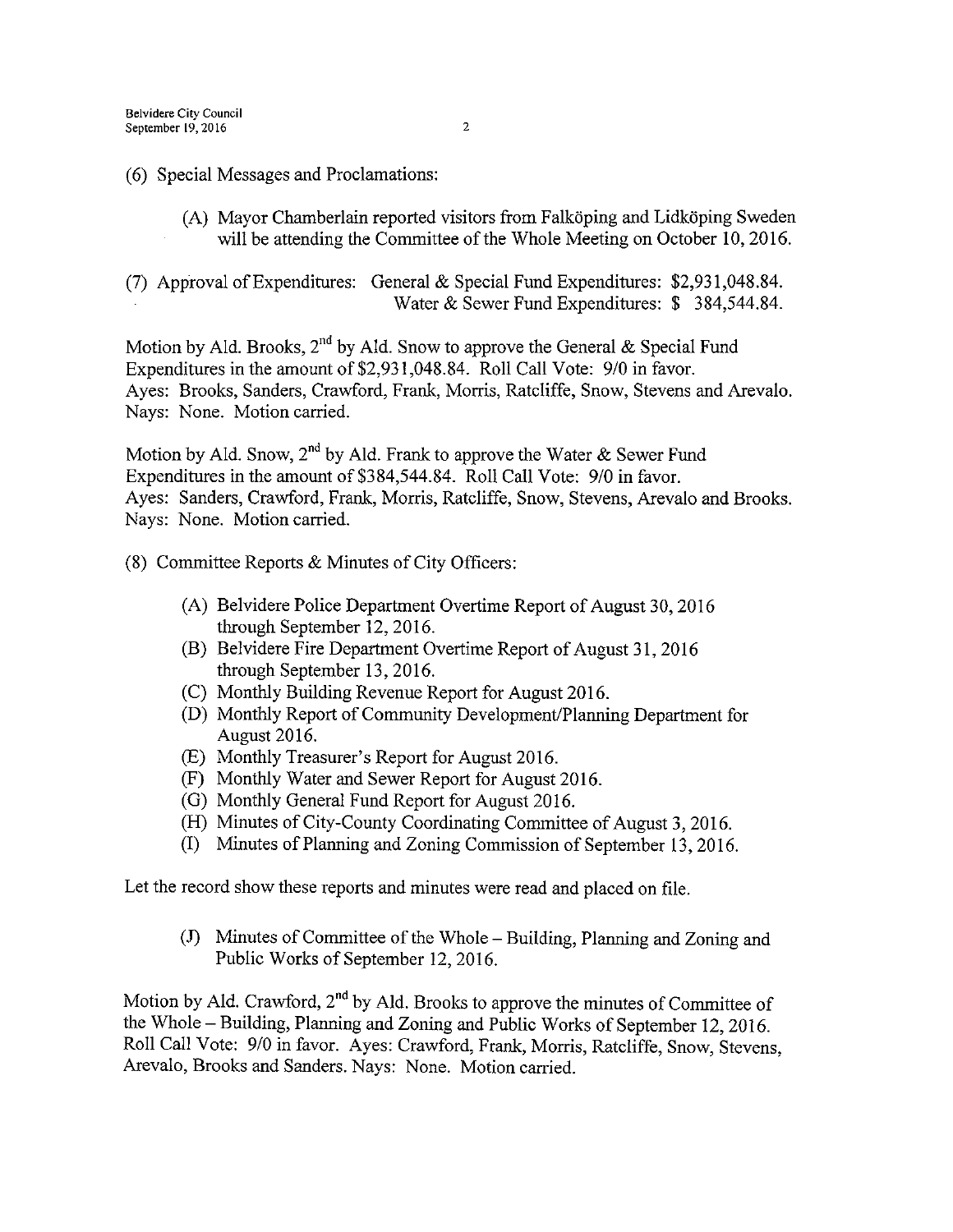#### 9) Unfinished Business:

A) Ord.  $#311H - 2<sup>nd</sup>$  Reading: An Ordinance Setting the Salary for the City Clerk for the City of Belvidere.

Motion by Ald. Crawford,  $2<sup>nd</sup>$  by Ald. Sanders to pass Ord. #311H. Roll Call Vote: 7/2 in favor. Ayes: Frank, Ratcliffe, Snow, Arevalo, Brooks, Sanders and Crawford. Nays: Morris and Stevens. Motion carried.

10) New Business:

A) Ord. #313H - 1<sup>st</sup> Reading: An Ordinance Granting a Special Use Permit to Allow In-Vehicle Sales or Service within the GB, General Business District 2040 North State Street).

Let the record show Ord. #313H was placed on file for first reading.

(B) Res. #2047-2016: A Resolution Accepting Public Improvements for Re-Plat of Lot 4 Plat <sup>3</sup> Little Thunder Subdivision.

Motion by Ald. Snow,  $2<sup>nd</sup>$  by Ald. Arevalo to adopt Res. #2047-2016. Roll Call Vote: 9/0 in favor. Ayes: Morris, Ratcliffe, Snow, Stevens, Arevalo, Brooks, Sanders, Crawford and Frank. Nays: None. Motion carried.

Motion forwarded from City-County Coordinating Committee of August 3, 2016.

(A) Motion to approve the Wilson Electric invoice  $#67331$  with a 50/50 split between the County and City in the amount of \$940.35 for repairs to the flare tower. Roll Call Vote: 9/0 in favor. Ayes: Ratcliffe, Snow, Stevens, Arevalo, Brooks, Sanders, Crawford, Frank and Morris. Nays: None. Motion carried.

Motions forwarded from Committee of the Whole— Building, Planning and Zoning and Public Works of September 12, 2016.

A) Motion to authorize the Chief of Police to replace Belvidere Police Department Squad #12 damaged by flood waters on July 23, 2016 with a 2016 Dodge AWD Charger. The new vehicle would come from Thomas Dodge of Orland Park, Illinois at <sup>a</sup> cost not to exceed \$24, 857. The vehicle will be paid for with an insurance check already issued to the city in the amount of \$27,375. Roll Call Vote: 9/0 in favor. Ayes: Snow, Stevens, Arevalo, Brooks, Sanders, Crawford, Frank, Morris and Ratcliffe. Nays: None. Motion carried.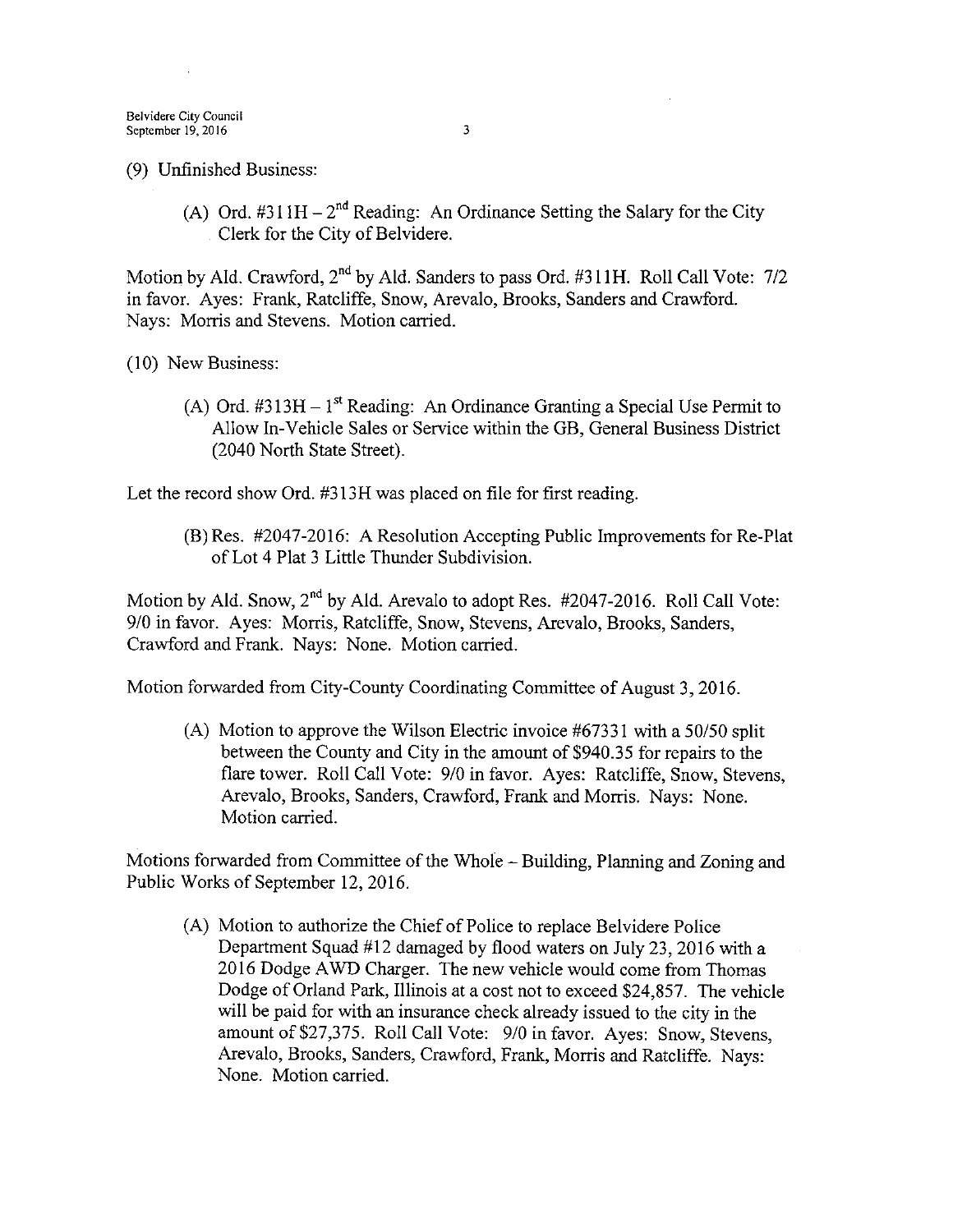B) Motion to waive the bidding process for repairs to Well #4.

Motion by Ald. Brooks, 2<sup>nd</sup> by Ald. Snow to waive the bidding process for repairs to Well #4. Roll Call Vote: 9/0 in favor. Ayes: Stevens, Arevalo, Brooks, Sanders, Crawford, Frank, Morris, Ratcliffe and Snow. Nays: None. Motion carried.

C) Motion to approve the expenditure of\$ 100,299 plus treatment costs to have Great Lakes Water Resources complete the repairs to Well #4. This work will be paid for from the Water Systems Depreciation Account.

Motion by Ald. Brooks, 2<sup>nd</sup> by Ald. Snow to amend and include the dollar amount of \$106,061 for treatment costs. Roll Call Vote: 9/0 in favor to amend. Ayes: Arevalo, Brooks, Sanders, Crawford, Frank, Morris, Ratcliffe, Snow and Stevens. Nays: None. Roll Call Vote as amended 9/0 in favor for total cost of repairs, chemical treatment and disinfection of Well  $#4$  in the amount of \$206,360 paid from the Water System Depreciation Account. Ayes: Brooks, Sanders, Crawford, Frank, Morris, Ratcliffe, Snow, Stevens and Arevalo. Nays: None. Motion carried.

D) Motion to approve the purchase of the 2016 Ford Transit Cargo Van from Manley Motors at a cost of \$28,414.27. This vehicle will be paid for from line item #61-1750. Roll Call Vote: 9/0 in favor. Ayes: Sanders, Crawford, Frank, Morris, Ratcliffe, Snow, Stevens, Arevalo and Brooks. Nays: None. Motion carried.

11) Adjournment:

Motion by Ald. Crawford,  $2<sup>nd</sup>$  by Ald. Brooks to adjourn the meeting at 7:37 p.m. Aye voice vote carried. Motion carried.

Mayor

Attest:

City Clerk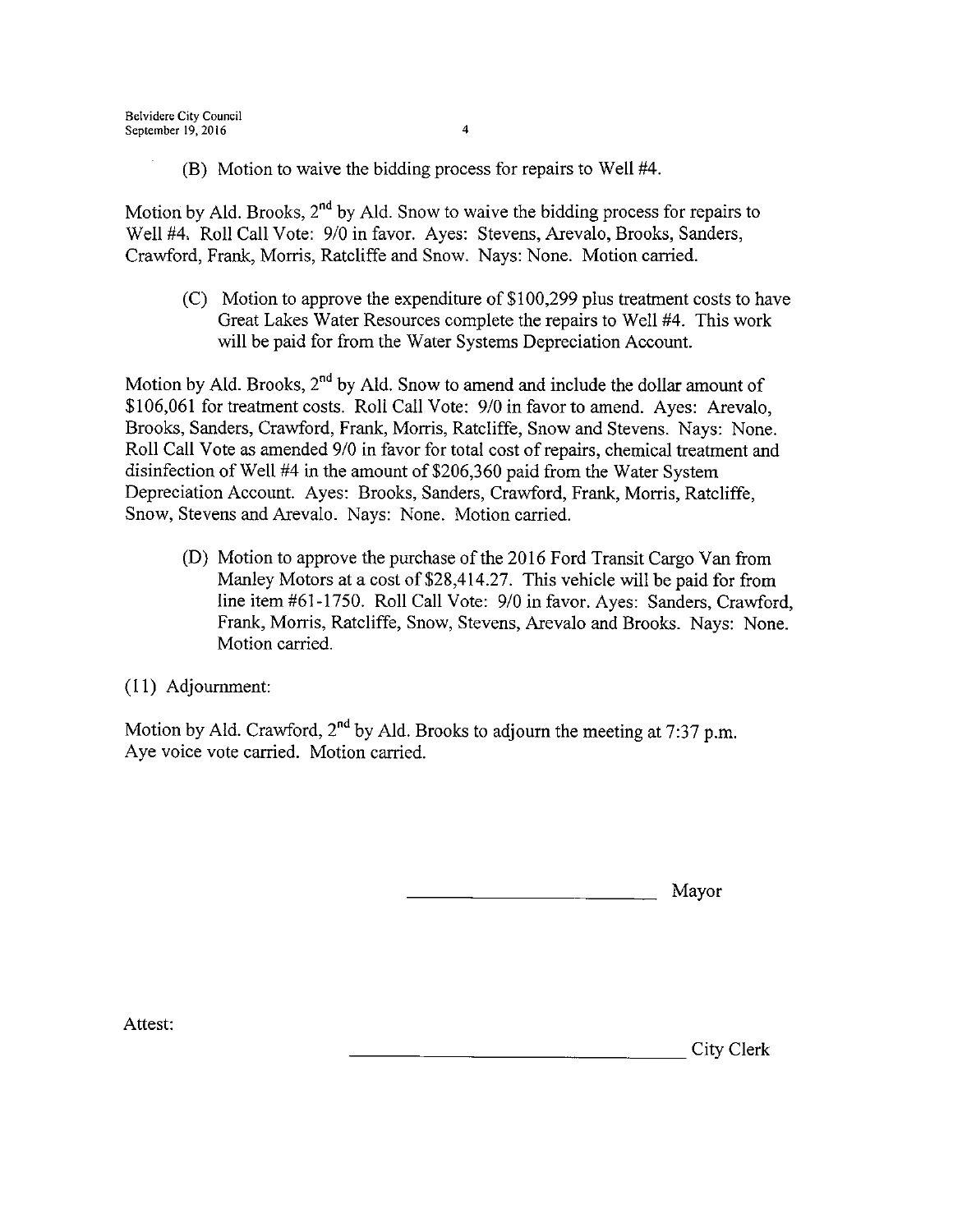# Belvidere Police Department

Jan W.Noble- Chief of Police Tony Martin - Deputy Chief, Administration Shane Woody- Deputy Chief, Operations



<sup>615</sup> N. Main Street • Belvidere, IL 61008 • Phone 815-544- 9626 • Fax 815-544- <sup>9603</sup> www.ci.belvidere.il.us

# TO: BOARD OF FIRE AND POLICE COMMISSIONERS

FROM: CHIEF JAN W. NOBLE WWW

DATE: SEPTEMBER 26, 2016

# RE: NOTICE OF COMPLETION OF PROBATIONARY PERIOD

The Belvidere Police Department would like to acknowledge and congratulate Officer Katelyn Lopez, Badge #406, on the completion of her first year of employment with the Department on September 25, 2016. Officer Lopez has successfully met the Department's standards as outlined in the Personnel Performance and Evaluation System.

Officer Lopez is hereby removed from probationary status and are granted full authority as an Officer of the Belvidere Police Department.

JWN/sd

Cc: Personnel File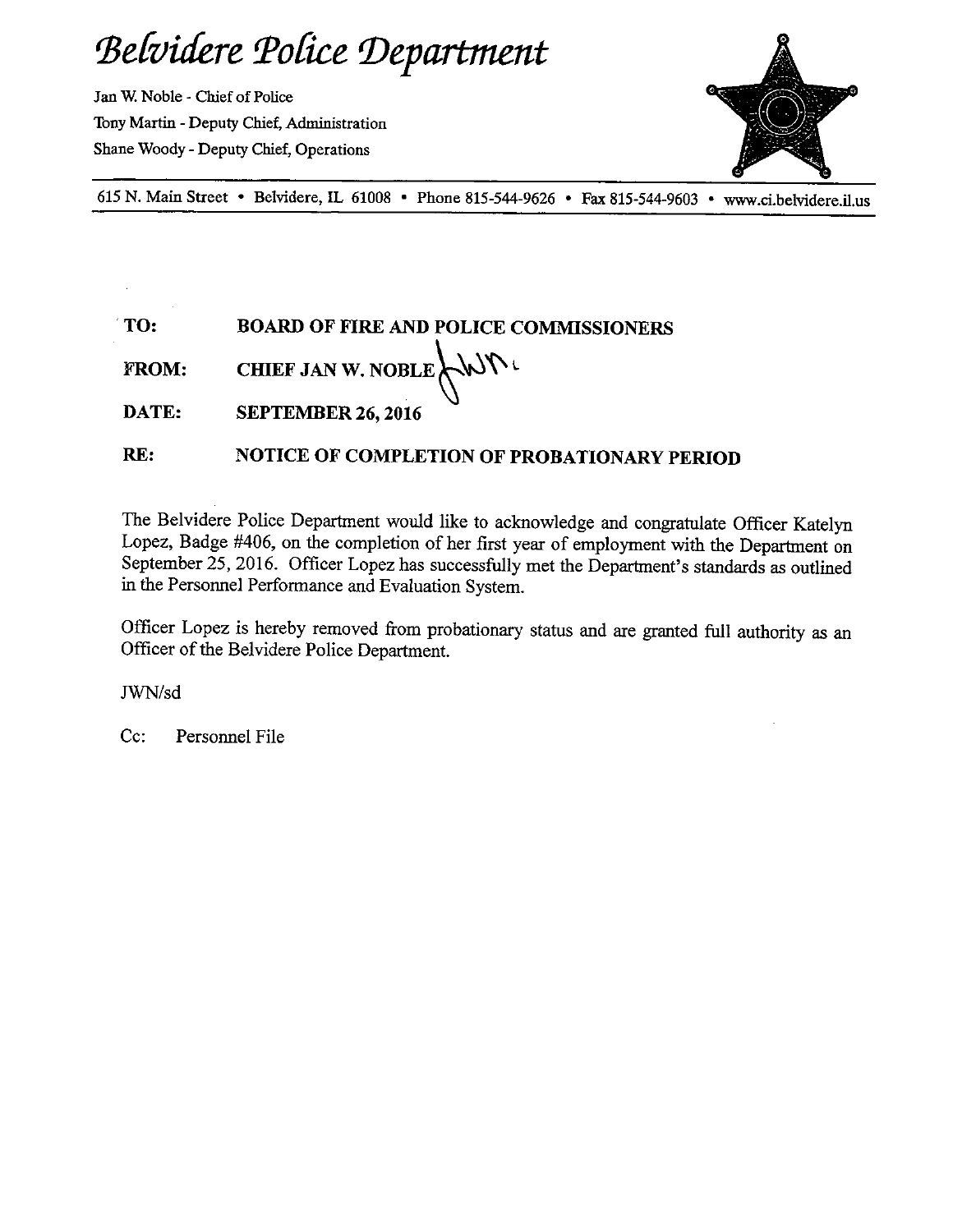Minutes Committee of the Whole Public Safety and Finance and Personnel<br>September 26, 2016 6:00 p.m. September 26, 2016

Call to Order - Mayor Chamberlain.

|  | Aldermen Present: | D. Arevalo, R. Brooks, J. Sanders,    |  |  |  |
|--|-------------------|---------------------------------------|--|--|--|
|  |                   | W. Frank, C. Morris, T. Ratcliffe,    |  |  |  |
|  |                   | M. Sanderson, D. Snow and C. Stevens. |  |  |  |
|  |                   |                                       |  |  |  |

Aldermen Absent: G. Crawford.

Also in attendance: Public Works Director Brent Anderson, Treasurer Ric Brereton, Budget and Finance Director Becky Tobin, Fire Chief Hyser, Police Chief Noble, City Attorney Drella and City Clerk Arco.

Public Comment: None.

Public Forum: None.

Reports of Officers, Boards and Special Committees :

Mayor Chamberlain looking for aldermen who can participate on October 10, 2016 with Sweden guests .

Mayor Chamberlain presented the Youth Program Award from Sister Cities International to Brad Peters and Kris Meek.

- 1. Public Safety, Unfinished Business:
	- A) New Police Station forwarded from June 27, 2016 - no discussion keep on agenda.

2. Public Safety, New Business:

A) Fire Prevention - Chief Hyser reported on the fire awareness program No<sup>2nd</sup> graders left behind and reported the Fire Department would host an Open House at Station #<sup>1</sup> on October 9, 2016 from 1 p.m. until 4 p.m.